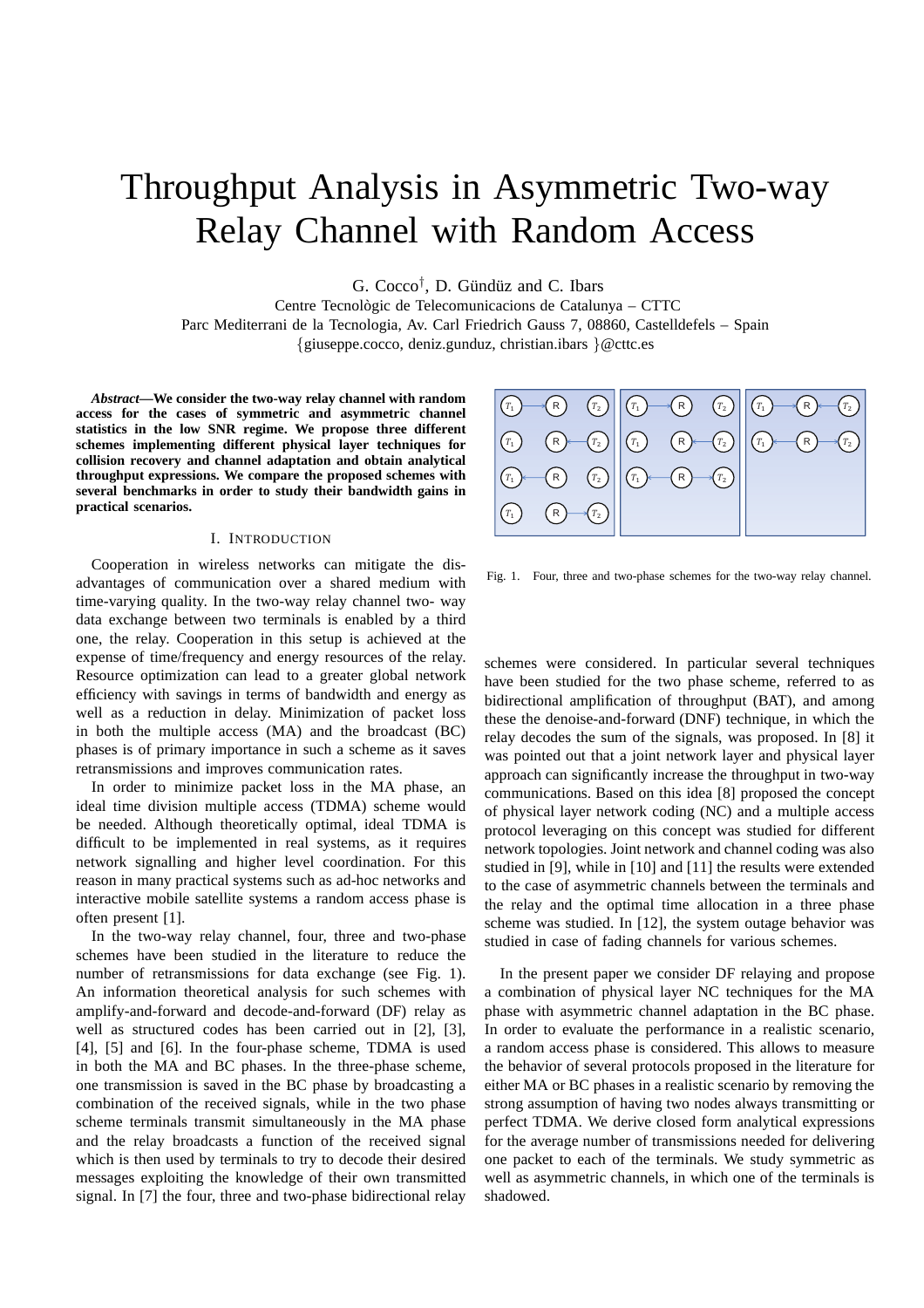#### *A. System Model*

Consider two terminal nodes  $T_1$  and  $T_2$  and a relay node R. The terminals can only communicate through the relay, i.e. there is no direct link between them. We assume that the channels between the terminals and the relay are affected by independent flat fading processes. Time is divided into slots each with a fixed number of symbols. We assume channel state information (CSI) at the relay when both transmitting and receiving, and CSI at the terminals when receiving only. We assume this is achieved through a brief signalling from the terminals after the MA phase, the influence of which in global throughput can be neglected if time slots are reasonably longer than the signalling periods.  $T_1$  and  $T_2$  have independent messages  $\mathbf{u}_1$  and  $\mathbf{u}_2$ , respectively, to transmit to each other. Transmission is organized in two phases. In the MA phase, terminals transmit their messages to  $R$ , and in the BC phase  $R$ relays the received messages to the terminals. We first consider the MA phase. As we assume no CSI at the transmitters during the MA phase, terminal  $T_i$ ,  $i = 1, 2$ , encodes its message  $\mathbf{u}_i$ using a linear encoder with fixed rate  $r$ . The encoded message  $x_i$  is then modulated and transmitted to the relay. We indicate with  $s_i$ ,  $i = 1, 2$ , the modulated signals. Terminals randomly access the channel with probability  $q$  independently from each other. Thus with probability  $q^2$  a collision occurs at the relay, with probability  $2q(1-q)$  only one node accesses the channel and with probability  $(1 - q)^2$  the channel remains idle.

When only one terminal accesses the channel  $R$  receives the signal

$$
\mathbf{y}_R = h_i \mathbf{s}_i + \mathbf{w},\tag{1}
$$

where  $h_i$  is a circularly symmetric zero mean unit variance complex Gaussian random variable, i.e.,  $h_i \sim \mathcal{CN}(0, 1)$ , modeling the fading coefficient between the transmitting terminal  $(T_i)$  and the relay, and  $w_i \sim \mathcal{CN}(0, \sigma^2)$ . If the message is successfully decoded,  $R$  broadcasts an acknowledgement (ACK) for message  $\mathbf{u}_i$ . If the message is not correctly decoded a new random access phase takes place.  $T_i$ , after overhearing the ACK for message  $\mathbf{u}_i$ , transmits its own packet  $\mathbf{u}_j$  to the relay. We assume that the duration of the ACK is negligible with respect to that of the time slot. Furthermore, we assume that ACK's are always correctly received by both terminals.

If  $T_1$  and  $T_2$  access the channel simultaneously, a collision occurs. Assuming perfect symbol synchronization, the received signal at the relay is:

$$
\mathbf{y}_R = h_1 \mathbf{s}_1 + h_2 \mathbf{s}_2 + \mathbf{w}.\tag{2}
$$

In case of a collision we consider two different approaches. In the first one,  $R$  tries to decode the XOR of the messages  $u_1$  and  $u_2$ . By decoding the XOR we mean that R tries to decode  $\mathbf{x}_{\oplus} = \mathbf{x}_1 \oplus \mathbf{x}_2$  starting from the received signal 2. Due to the linearity of the code,  $x_{\oplus}$  is a codeword as well. Here, we consider LDPC codes at each of the terminals. In order to decode  $\mathbf{x}_{\oplus}$  the LDPC decoder at the relay is fed with the vector of log-likelihood ratios (LLR). In the case of BPSK

signalling the LLR of the t-th symbol of  $\mathbf{x}_{\oplus}$  is

$$
L[t] = \ln\left[\frac{\cosh\left(\frac{y[t](h_1 - h_2)}{\sigma^2}\right)}{\cosh\left(\frac{y[t](h_1 + h_2)}{\sigma^2}\right)}\right],\tag{3}
$$

where  $y[t]$  is the t-th element of vector  $y_R$ . Extension of this expression to QPSK and 4-QAM modulations is straightforward, while for higher order modulations the calculation of the LLRs changes slightly [13], [14]. If decoding is not successful the relay sends out a NACK and the procedure starts over. If the relay can decode the XOR, one terminal is randomly chosen and acknowledged. Then the terminal that did not receive the ACK retransmits its message until the relay correctly decodes and acknowledges it. At this point R can decode both messages  $\mathbf{u}_1$  and  $\mathbf{u}_2$ . We will refer to this approach as *de-noise (DN)* [7].

In the second approach, the relay stores the received signal and acknowledges one randomly chosen terminal. As before, the terminal that does not receive the ACK retransmits until it receives an ACK. The relay then subtracts the signal corresponding to this message from the collided signal it received, and tries to decode the unknown message. If this is not possible, a retransmission is requested. We refer to this approach as *interference cancellation (IC)*.

In both DN and IC approaches, at the end of the MA phase R knows both  $u_1$  and  $u_2$ . In the BC phase of both methods the relay makes an asymmetric channel adaptation by first channel-encoding and then network-encoding the two messages, as explained in the following.  $\mathbf{u}_1$  and  $\mathbf{u}_2$  are encoded by the relay according to  $h_2$  and  $h_1$ , respectively, thus obtaining messages  $x_1^R$  and  $x_2^R$ . Unlike in [10], we assume fixed slot duration as often occurs in practical situations. So channel encoding is done by keeping constant the length of the coded packets  $x_i^R$  and varying the information rates based on the instantaneous channel states [15]. Finally, the relay calculates the XOR of the two encoded packets, [7][13]:

$$
\mathbf{x}_{12}^R = \mathbf{x}_1^R \oplus \mathbf{x}_2^R. \tag{4}
$$

Packet  $x_{12}^R$  is finally modulated, producing signal  $s_R$ , and broadcasted to the terminals. A block diagram describing the encoding process is depicted in Figure 2.

The signal received at terminal  $i$  in the BC phase is

$$
\mathbf{y}_i = h_i^R \mathbf{s}_R + \mathbf{w}_i,\tag{5}
$$

where  $s_R$  is the signal transmitted by the relay and  $w_i$  is the noise component at terminal  $i$ . Terminal  $i$  wants to obtain message  $x_j^R$ ,  $i \neq j$ . As stated above, the terminal has channel state information when receiving, which allows it to know the rate used by the relay to encode the message it is willing to receive. So it first calculates packet  $\mathbf{x}_i^R$  by using the same code rate of the relay, and then "strips" it directly from the received signal by inverting the sign of the log-likelihood-ratio (LLR) relative to the *t*-th symbol received if  $x_i^R(t)$  is equal to 1, while taking the current value of the LLR if  $x_i^R(t)$  is equal to 0 [10]. Note that the scheme we consider differs from the one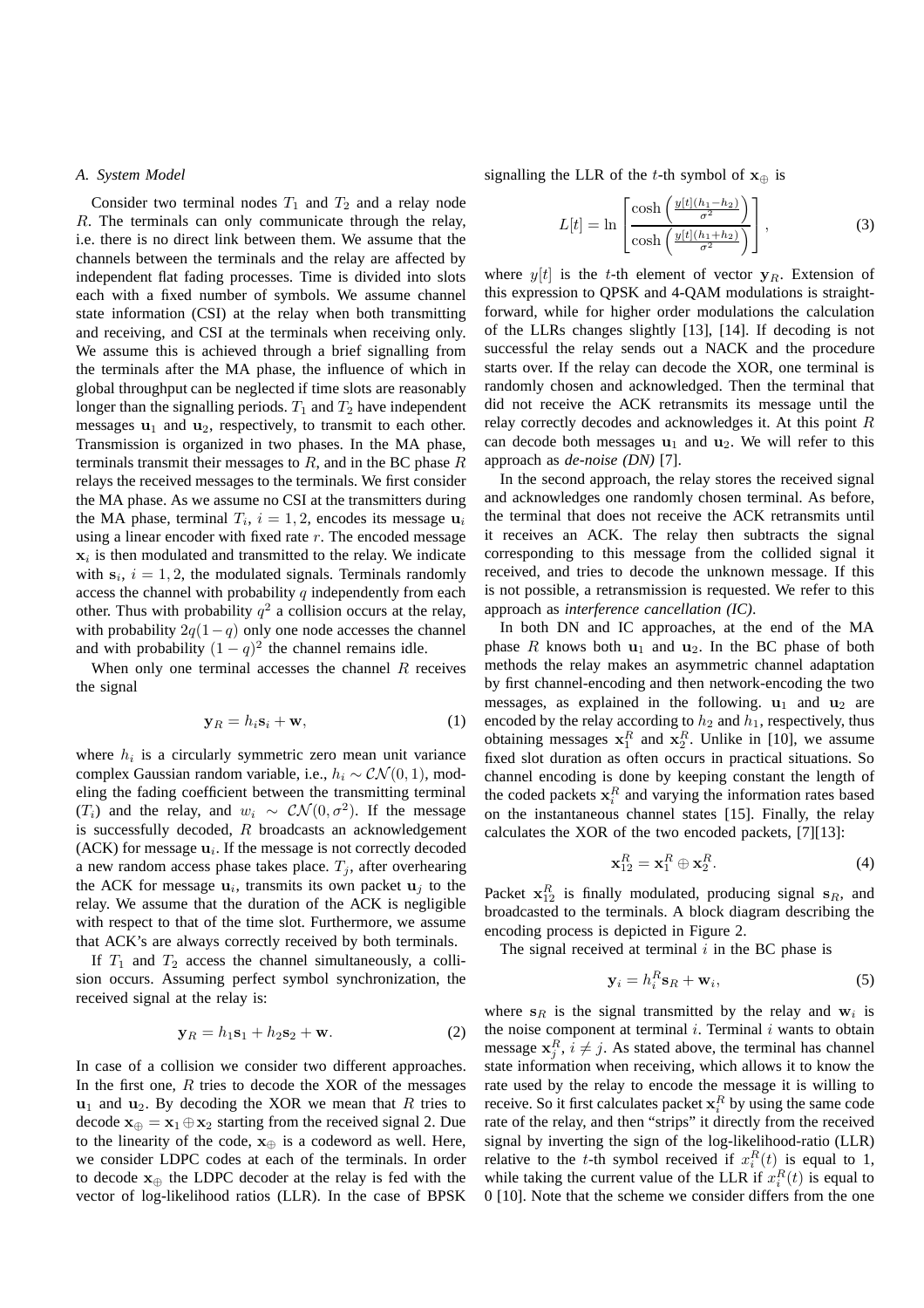

Fig. 2. Network coding after channel coding at the relay. Asymmetric channel adaptation is performed by keeping constant the length of the codeword  $(\mathbf{x}_i^R)$ and varying the fraction of message  $\mathbf{u}_i$  fed to the encoder. The rate of each encoder is chosen accordingly.

in [10] in that the terminals can not hear each other's signals, channels are affected by fading (or fading and shadowing) and we consider random access in the first phase, which often occurs in real systems such as wireless LANs (access to the access point) and cellular networks (access to the base station).

The third scheme we propose is *opportunistic DNF* in which the channel adaptation in the BC phase is performed if no collision occurs in the MA phase. In case of a collision, DNF is used. We compare our proposed schemes with the following four benchmark schemes:

*Two-phase scheme* - Both terminals always transmit, R tries to decode the XOR of the messages, re-encodes at a fixed rate and broadcasts.

*MA and NC after channel coding* - No collision resolution technique is used in the MA phase, thus when a collision occurs packets are discarded, while in the BC phase there is asymmetric channel adaptation.

*MA and NC before channel coding* - No collision resolution technique is used in the MA phase, while channel encoding after network encoding is done in the BC phase.

*DN and NC before channel coding* - In this scheme collisions are addressed using DN while channel encoding after NC is used in the BC phase.

### *B. Throughput Analysis*

We compare the various schemes based on their total throughputs defined as:

$$
th = \frac{1}{E\{N_s\}}\tag{6}
$$

where  $N_s$  is the total number of time slots needed for both  $T_1$  and  $T_2$  to successfully decode their desired messages. In the rest of the section we derive analytical expressions for the average throughput of the various protocols, while in the next section we evaluate the total throughput by simulating a coded transmission scheme using multi-rate LDPC codes over different channel models.

*De-noise + NC after channel coding* - As described in the previous section this scheme deals with collisions in the MA phase using physical layer NC while asymmetric networkchannel coding is performed in the BC phase. As there is channel adaptation in the BC phase, the rate of transmission



Fig. 3. Illustration of the Markov chain for the calculation of throughput. The number corresponding to a state indicates the number of packets successfully decoded by the relay.

to terminal i denoted by  $r_{iBC}$ ,  $i = 1, 2$ , is a random variable depending on the state of the channel. BC rates are always less than or equal to the rate used in the MA phase (the relay can not transmit more data than it receives). The number of time slots  $N_s$  can be decomposed into  $N_{MA}$  and  $N_{BC}$ , which are the number of slots needed to correctly decode both packets in the MA and BC phases, respectively. We denote by  $p_{M1}$  and  $p_{M2}$  the probabilities that the relay can not decode the message transmitted by a single terminal, or the XOR of the packets transmitted by both terminals, respectively. Also denote by  $p_B$  the probability that a terminal can not decode the message transmitted by the relay in the BC phase. Due to channel adaptation in the BC phase  $p_B$  can be made arbitrarily small assuming that the time slot is long enough; hence, we let  $p_B = 0$  for our analysis.

We first calculate  $E\{N_{MA}\}$ . Consider the Markov chain depicted in Fig. 3 in which the number of a state indicates the number of packets successfully decoded by the relay. In the figure  $\alpha = (1 - q)^2 + 2q(1 - q)p_{M1} + q^2p_{M2}$  is the probability not to decode any packet, and takes into account the event that no terminal transmits, the event that the packet is not correctly decoded when only one node transmits, and the event that the sum of the packets can not be decoded when both terminals transmit.  $\beta = 2q(1-q)(1-p_{M1})$  is the probability that, when only one node transmits, the packet is correctly decoded by the relay,  $\delta = q^2(1 - p_{M2})$  is the probability that the two nodes jointly transmit and the sum is decoded by the relay and  $\gamma = 1 - p_{M1}$  is the probability that a packet is decoded when the relay already knows the other one.

Considering the Markov chain in Fig. 3 we see that the probability that  $n \geq 2$  transmissions are needed is:

$$
Pr\{N_{MA} = n\} = (\beta + \delta)\gamma(1 - \gamma)^{n-2} \sum_{i=0}^{n-2} \left(\frac{\alpha}{1 - \gamma}\right)^i, \quad (7)
$$

and  $Pr\{N_{MA} = 1\} = 0$ . The sum in (7) takes into account all the possible combinations in which exactly  $n$  transmissions are needed. Calculating the average we obtain

$$
E\{N_{MA}\} = \frac{\beta + \delta}{(1 - \gamma - \alpha)} \left[ \frac{1 - \gamma^2}{\gamma} + \frac{\gamma \alpha (\alpha - 2)}{(1 - \alpha)^2} \right].
$$
 (8)

If the SNR is high we can ignore the probability of decoding error. Letting  $p_{M1} = p_{M2} = 0$  in (8) we find

$$
E\{N_{MA}\} = \frac{1 + 2q - q^2}{q(2 - q)},
$$
\n(9)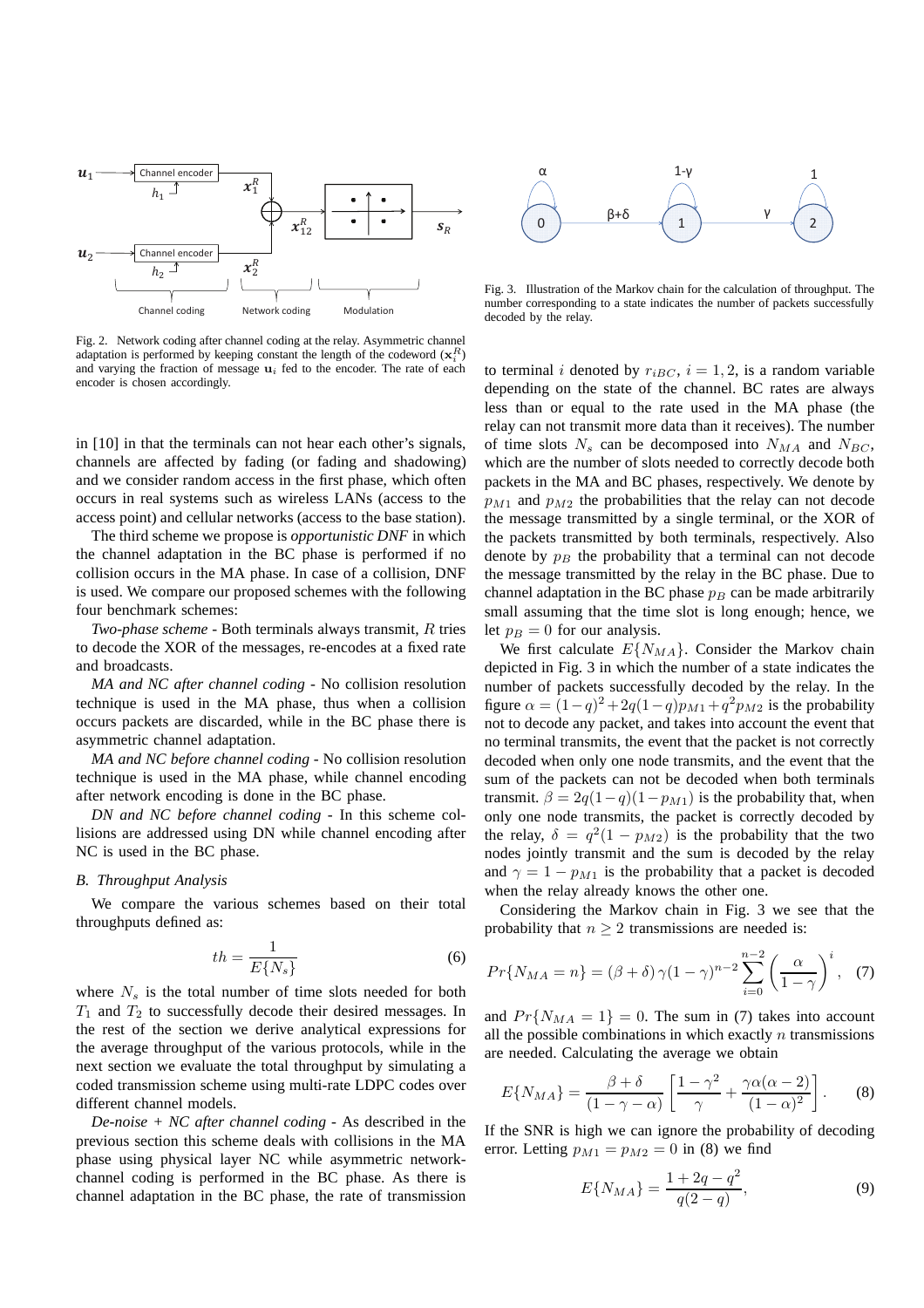which goes to infinity as  $q$  goes to 0 and to 2 as  $q$  goes to 1, as expected. The minimum value of (9) is obtained for  $q = 1$ , which indicates that, if both  $p_{M1}$  and  $p_{M2}$  are negligible, the two nodes should always jointly transmit their packets to the relay. In this case the total number of transmissions needed is 3. If the two probabilities are not negligible, such as in the case of shadowing in one or both of the channels, (9) is no longer valid and the optimal transmit probability  $q$  could be different from one. As channel adaptation is performed in the BC phase,  $N_{BC}$  can be assumed to be 1.

Now, we consider the case in which one of the two nodes is shadowed, i.e. channel statistics are not the same. In this case we must consider the Markov chain in Fig. 4. where the states



Fig. 4. Markov chain for the calculation of the throughput in case of asymmetric channel statistics.

(0)  $(1,0)$   $(1,\oplus)$  and  $(2)$  indicate, respectively, the cases in which no message was decoded by the relay, only the message of  $T_1$  has been decoded, the XOR of the messages has been decoded and both messages were decoded. In this case we have  $\alpha = (1-q)^2 + q(1-q)(p_{Mtx1} + p_{Mtx2}) + q^2 p_{M2}, \beta_1 =$  $q(1-q)(1-p_{Mtx1}), \beta_2 = q(1-q)(1-p_{Mtx2}), \gamma_1 = 1-p_{Mtx2},$  $\gamma_2 = 1 - p_{Mtx1}, \delta = q^2 (1 - p_{M2})^2$  and  $\epsilon = (\gamma_1 + \gamma_2)/2$ , where  $p_{Mtx1}$  and  $p_{Mtx1}$  are the probabilities that the message from  $T_1$  or  $T_2$  is lost, respectively. Again  $p_{M2}$  is the probability that the XOR of the two messages is not correctly decoded. The probability that  $n$  transmissions are needed for both messages to be decoded is:

$$
Pr{N_{MA} = n} = \beta_1 \gamma_1 (1 - \gamma_1)^{n-2} \sum_{i=0}^{n-2} \left(\frac{\alpha}{1 - \gamma_1}\right)^i
$$

$$
+ \beta_2 \gamma_2 (1 - \gamma_2)^{n-2} \sum_{i=0}^{n-2} \left(\frac{\alpha}{1 - \gamma_2}\right)^i
$$

$$
+ \delta\epsilon (1 - \epsilon)^{n-2} \sum_{i=0}^{n-2} \left(\frac{\alpha}{1 - \epsilon}\right)^i, \quad (10)
$$



Fig. 5. Markov chain for the calculation of  $N_{BC}$  in the two-phase scheme.

and  $Pr\{N_{MAC} = 1\} = 0$ . We then have

$$
E\{N_{MA}\} = \frac{\beta_1}{(1-\gamma_1-\alpha)} \left[ \frac{1-\gamma_1^2}{\gamma_1} + \frac{\gamma_1 \alpha (\alpha - 2)}{(1-\alpha)^2} \right] + \frac{\beta_2}{(1-\gamma_2-\alpha)} \left[ \frac{1-\gamma_2^2}{\gamma_2} + \frac{\gamma_2 \alpha (\alpha - 2)}{(1-\alpha)^2} \right] + \frac{\delta}{(1-\epsilon-\alpha)} \left[ \frac{1-\epsilon^2}{\epsilon} + \frac{\epsilon \alpha (\alpha - 2)}{(1-\alpha)^2} \right].
$$
 (11)

*MA with IC and NC after channel coding* - The analysis for this scheme is the same as in the one with de-noise and NC after channel coding. The only difference is in the weights used in the Markov chain depicted in Fig. 3, in which we must put  $\alpha = (1 - q)^2 + 2q(1 - q)p_{M1} + q^2[p_{M1}^2 + p_{M1}(1 - p_{M1})]$ and  $\delta = q^2[(1 - p_{M1})^2 + (1 - p_{M1})p_{M1}]$ , for the symmetric case and  $\alpha = (1 - q)^2 + q(1 - q)(p_{Mtx1} + p_{Mtx2}) +$  $q^2(p_{Mtx1}p_{Mtx2}+p_{Mtx2}(1-p_{Mtx1})/2+p_{Mtx1}(1-p_{Mtx2})/2)$ and  $\delta = q^2(1 - p_{Mtx1})(1 - p_{Mtx2}) + (1 - p_{Mtx1})(1$  $p_{Mtx2})/2 + (1 - p_{Mtx2})(1 - p_{Mtx1})/2$  for the asymmetric case. All the other parameters remain the same in both the symmetric and the asymmetric cases. The analysis at high SNR is the same as in the previous scheme.

*Two-phase scheme* - The code rates in the MA and BC phases are assumed to be the same. In the MA phase of this scheme both nodes transmit with probability one, thus the only limiting factor is the probability of not decoding. So we have

$$
E\{N_{MA}\} = \frac{1}{1 - p_{M2}}.\tag{12}
$$

In the BC phase there can not be asymmetric channel adaptation because  $R$  only knows and broadcasts the XOR of packets received in the MA phase. In the symmetric channel case, the probability of packet loss in both relay to  $T_1$  and relay to  $T_2$  channels are the same, and we call it  $p_B$ . Let us consider the Markov chain depicted in Fig. 5, where  $\alpha = p_B^2$ ,  $\beta = 2p_B(1-p_B)$ ,  $\gamma = 1-p_B$  and  $\delta = (1-p_B)^2$ . From Fig. 5 and using (12) we obtain:

$$
E\{N_s\} = \frac{1}{1 - p_{M2}} + \frac{1 + 2p_B}{1 - p_B^2}.
$$
 (13)

In case one of the two nodes is shadowed we must consider the Markov chain in Fig. 4 for the BC phase, after substituting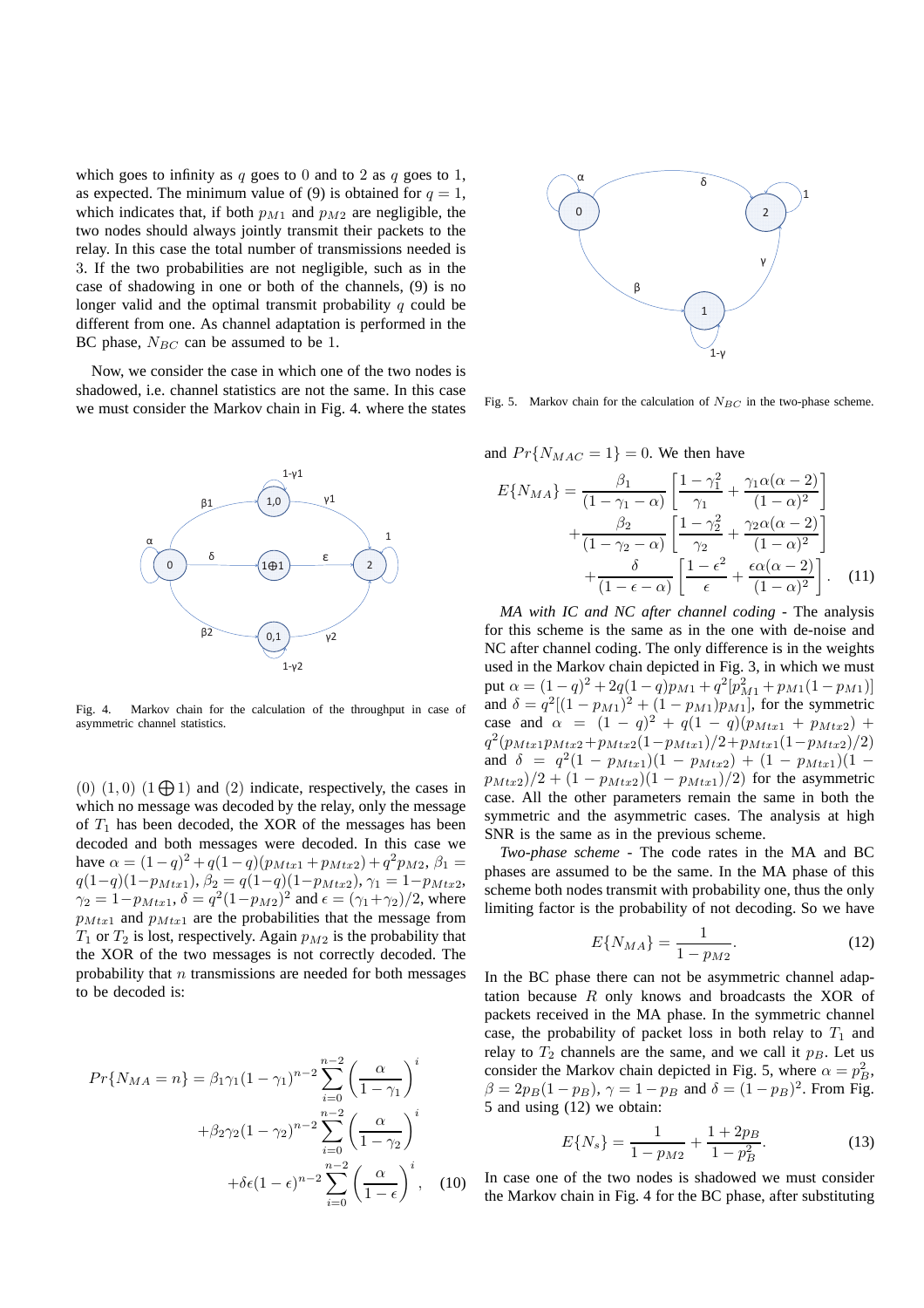the central two-hop branch with a one hop branch having weight  $\delta = (1-p_{BT1})(1-p_{BT2})$ , and using the corresponding expression (11) after substituting the last term in the sum with  $δ/(1-α)<sup>2</sup>$ , putting  $α = p_{BT1}p_{BT2}$ ,  $β1 = p_{BT2}(1 - p_{BT1})$ ,  $\beta 2 = p_{BT1}(1 - p_{BT2}),$   $\gamma_1 = 1 - p_{BT2}$  and  $\gamma_2 = 1 - p_{BT1}$ where  $p_{BTi}$  is the probability that node  $T_i$  can not decode the XOR of the two messages. Finally for the two phase scheme we have  $E\{N_s\} = 1/(1 - p_{M2}) + E\{N_{BC}\}\text{, where } p_{M2}$  is the packet loss probability for XOR decoding in case one of the channels is affected by shadowing.

In the high SNR regime we can assume that the probability of packet loss is negligible. In this case the average number of transmissions needed can be calculated using (13) and (11), and letting  $\alpha = \beta = 0$  and  $\gamma = \delta = 1$ , we get  $E\{N_s\} = 2$ :

*MA and NC after channel coding* - The analysis for this method is the same as in the case of denoise + NC after channel coding but with  $\delta = 0$  and  $\alpha = (1-q)^2 + 2q(1-q)p_{M1} + q^2$ , which indicates that in case of a collision packets are lost with probability 1. In case of asymmetric channel statistics, (11) still holds for the MA phase with  $\delta = 0$ , while the BC phase remains unchanged. The rates used in the BC phase are always less than or equal to those in the MA phase.

*MA and NC before channel coding* - As in the previous scheme, no collision resolution is used in the MA phase while the BC phase is equivalent to the one in the twophase system. Thus  $E\{N_s\}$  can be obtained from the previous scheme putting  $E\{N_{BC}\} = (1 + 2p_B)/(1 - p_B^2)$ , and using  $\alpha = (1 - q)^2 + 2q(1 - q)p_{M1} + q^2$ ,  $\beta = 2q(1 - q)(1 - p_{M1})$ and  $\gamma = 1 - p_{M1}$ . In case of asymmetric channel statistics the number of transmissions in the MA phase is modified according to the scheme with MA and NC after channel coding, while the number of transmissions in the BC phase is modified according to the two phase scheme. The rate in the BC phase is the same as the rate in the MA phase.

*DN and NC before channel coding* - The MA phase of this protocol is the same as in the DNF with NC after channel coding, while the BC phase is the same as the MA and NC before channel coding protocol.

*Opportunistic DNF* - The expression for the average number of transmissions in the MA phase can be calculated using the Markov chain in Fig. 5 letting  $\alpha = (1 - q)^2 + 2q(1 - q)$  $q$ ) $p_{M1} + q^2(1 - p_{M2}), \beta = 2q(1 - q)(1 - p_{M1}), \gamma = 1 - p$ and  $\delta = q^2(1 - p_{M2})$ . Starting from state 0, the system goes in state 1 if the relay decodes a packet transmitted by either one or the other terminal or in state 2 if the relay decodes the sum of the received signals in case of a collision. In the BC phase, the number of transmissions is equal to the sum of the BC transmissions in the schemes with and without channel adaptation weighted by the factors  $\beta/(1 - \alpha)$  and  $\delta/(1-\alpha)$ , respectively. In case of asymmetric channels, the MA phase can be described by Fig. 4 after removing the state 1 ⊕ 1 and directly connecting state 0 with state 2. In this case equation (11) must be modified substituting the third addend with  $\delta/(1-\alpha)^2$ . As in case of symmetric channels, the number of transmissions in the BC phase is the sum of those in the systems with and without channel adaptation each weighted

for a factor that accounts for the probability that the first signal can be decoded by the relay was produced after a collision or not, respectively.

The analysis in the high SNR regime for the last four schemes can be obtained from those of the previous ones. The last one tends to behave as the two-phase scheme after optimizing the transmission probability. In the other three schemes the average number of transmissions needed after optimizing the transmission probability is 3. Considering the analysis at high SNR for the various schemes, we see how the two-phase scheme outperforms all the others, as expected, which confirms the correctness of our analysis. In the the following section we show that the results are quite different in case of harsh channels conditions.

## *C. Numerical Results*

We evaluate the performance of the various systems using BPSK modulation and variable rate LDPC codes. We use a fixed codeword length of  $N = 480$  symbols, changing the message length  $K \in \{400, 360, 320, 240\}$  according to the desired rate  $r \in \{5/6, 3/4, 2/3, 1/2\}$  when doing channel adaptation. We compare the various schemes in two different scenarios by measuring the throughput defined in (6) normalized by the maximum throughput achievable in a twophase scheme with frame error rate (FER) equal to zero (0.5 packets per time slot). The probability of transmission  $q$  is arbitrarily set to 0.5. As can be seen from the formulas in the previous section the throughput can be optimized by varying the transmission probability. This will be explored in a future work. Here, we are assuming that terminals do not know the packet error probabilities in the various links, which would be needed to maximize the throughput. By comparing schemes that differ only in one of the phases, we evaluate how the various techniques affect the total bandwidth.

We first consider a symmetric scenario. Fig. 6 depicts the normalized throughput. The-two phase scheme does not perform as well as it would be expected in a Gaussian channel. This is due to the higher FER of XOR decoding compared to decoding each message in the MA phase and to the lack of channel adaptation in the BC phase. In the second scenario, one of the channels is affected by lognormal shadowing in addition to fading. The shadowed channel has an average power which is 2 dB lower than that of the fading channel. In Fig. 7 the normalized throughput is shown.

The system with interference cancelation outperforms the others in the whole SNR range. This is because storing the received signal in case of a collision and stripping the decoded signal allows for separate decoding of the two messages and this leads to lower FER with respect to XOR decoding. Despite the better performance of the IC scheme, it must be pointed out that in a practical system storing the sampled message with sufficient accuracy requires memory resources which are much higher than those required by XOR decoding, which, moreover, can be implemented just modifying the L-values fed to the decoder without any further signal processing. From the results in both scenarios it can be seen that the use of